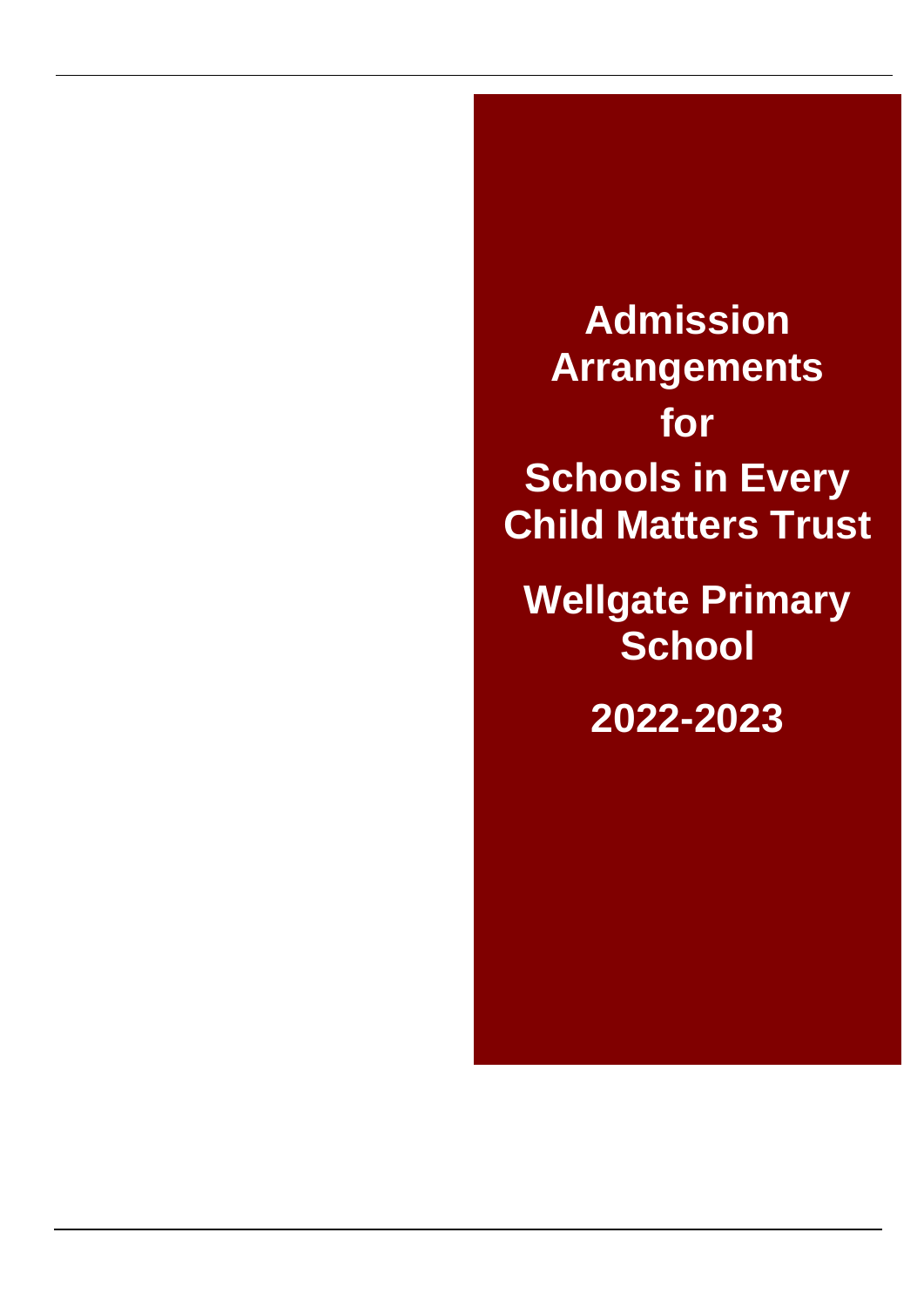# **CONTENTS**

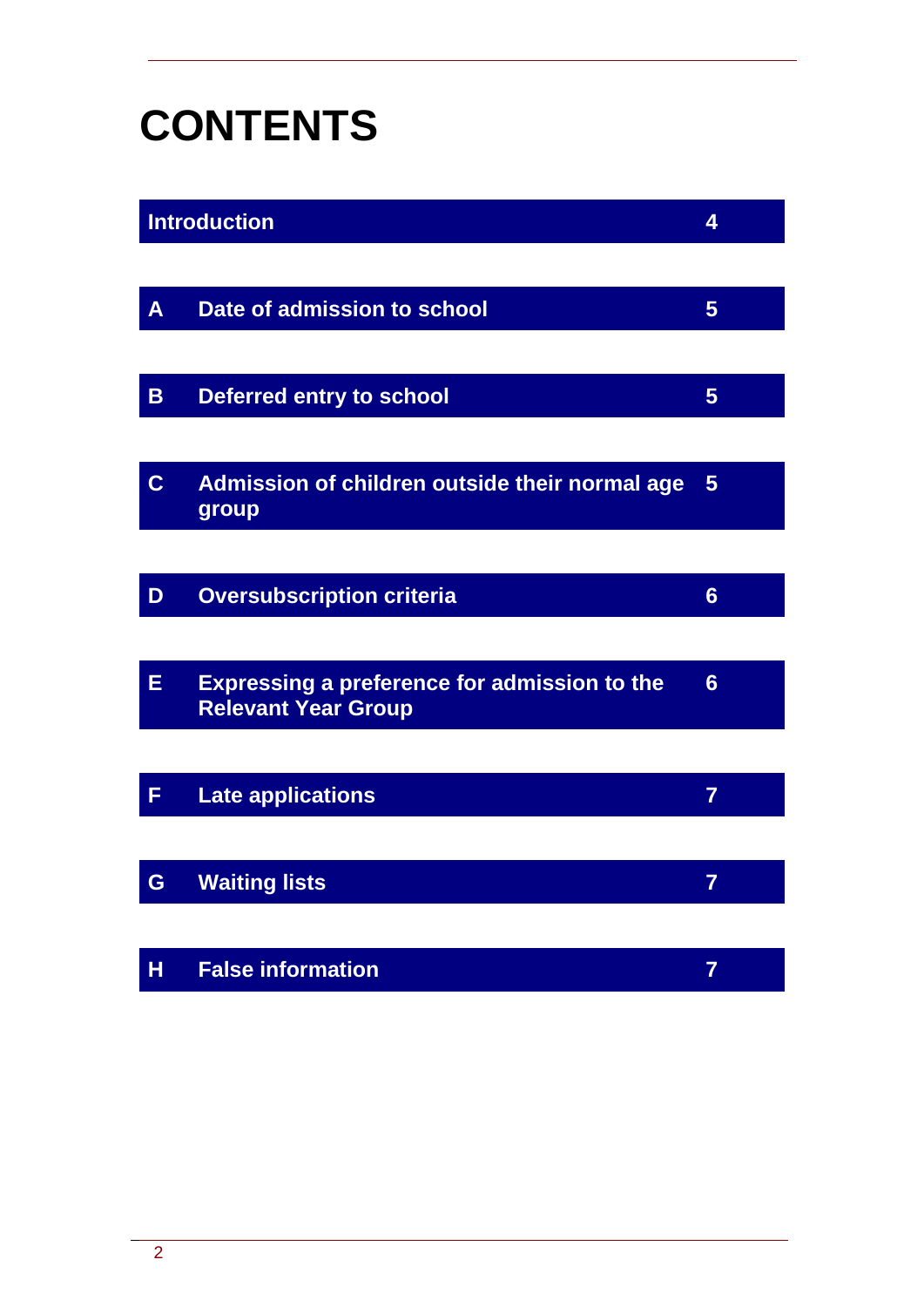# **CONTENTS – continued**

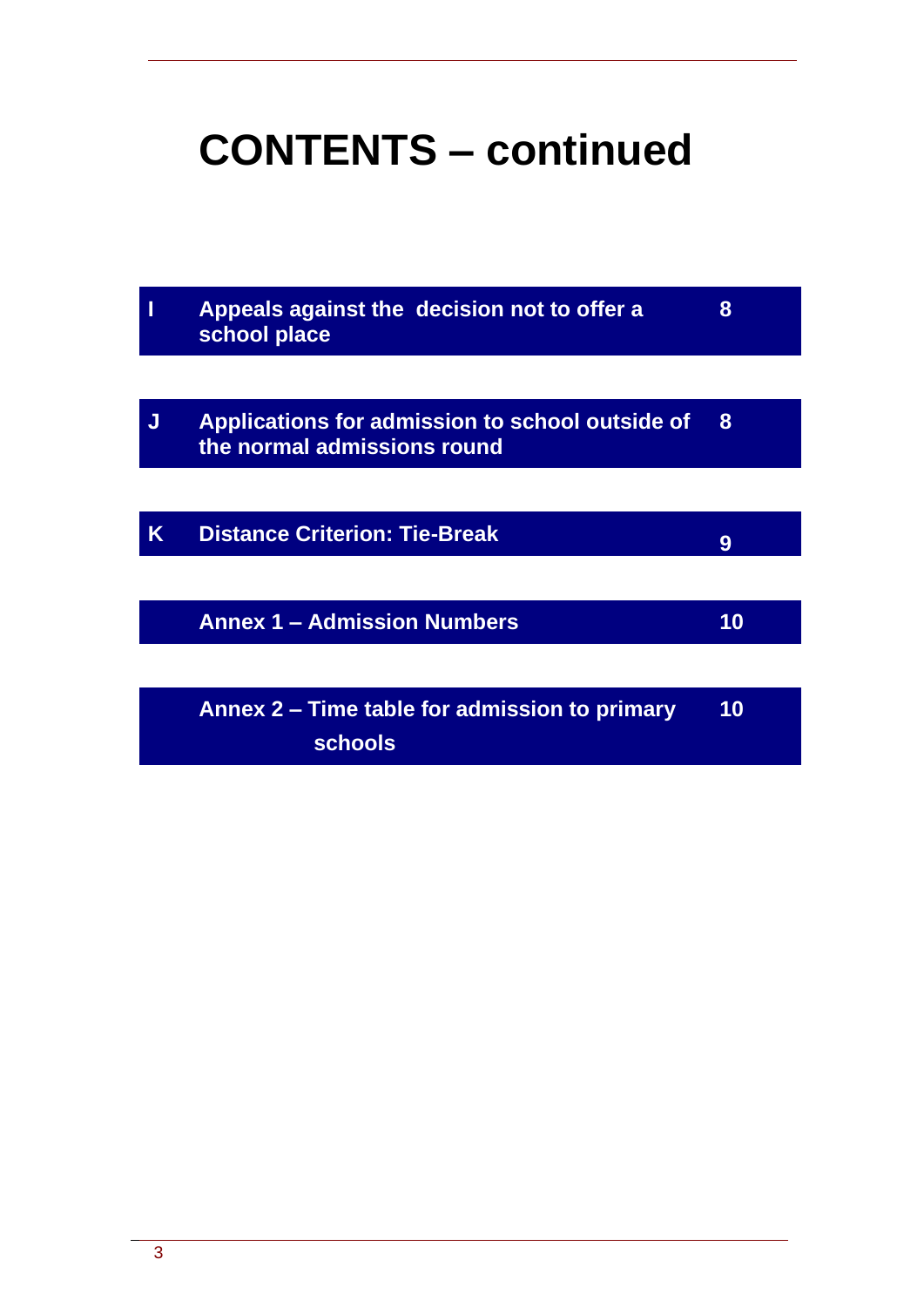## **Introduction**

Every Child Matters Academy Trust is the admissions authority and delegates this power to the Governing Body of Wellgate Primary to act within the parameters of this policy.

Admission to this School is into the Relevant Year Group which is Reception Year group.

Schools are required to admit children up to their admission number in the Relevant year group.

Attendance at a nursery unit attached to the school does not guarantee a place at that school.

The School does not operate a defined community (catchment area).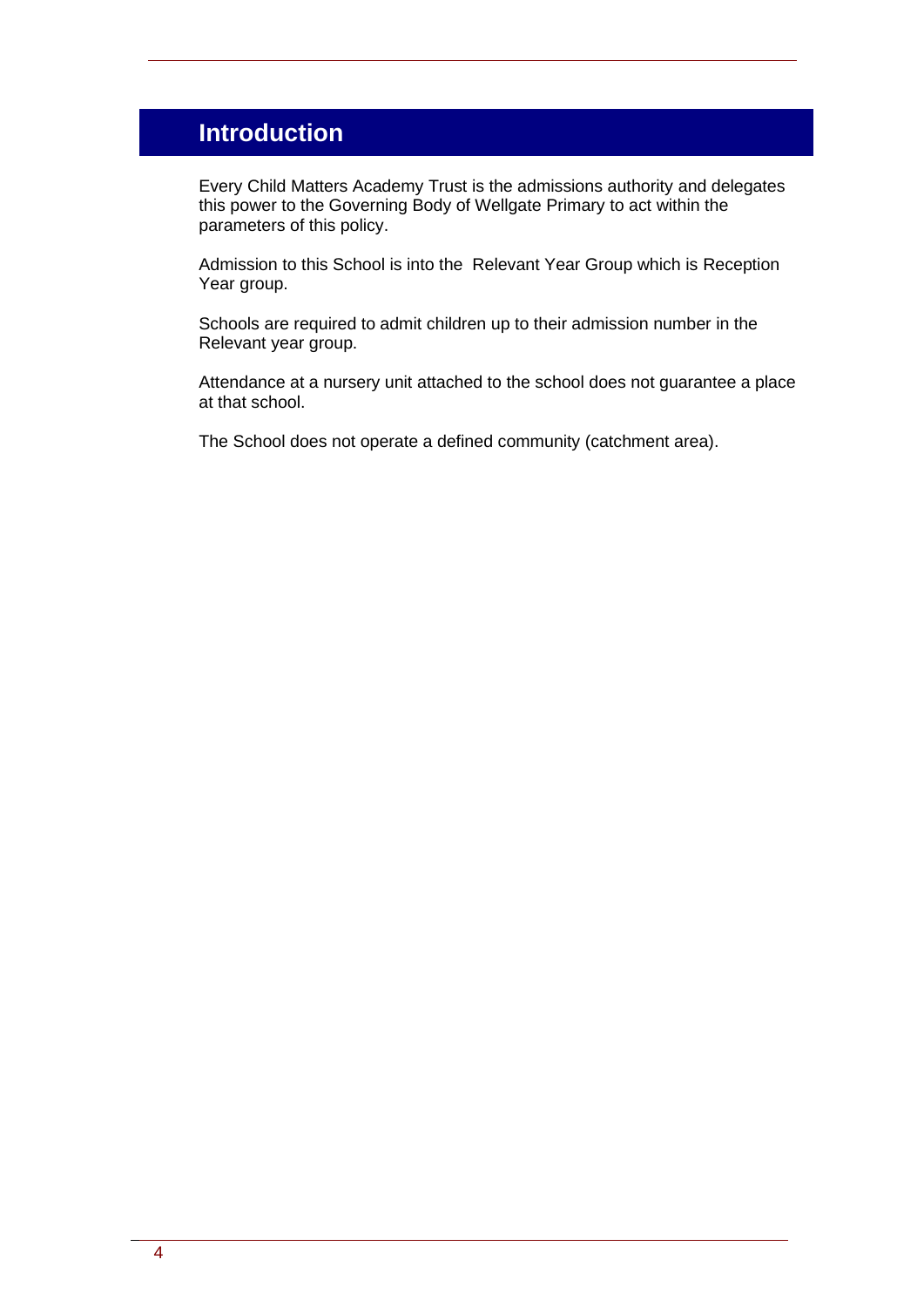## **A Date of admission to primary schools**

Although the law does not require children to be admitted to school until the beginning of the term following their fifth birthday, (compulsory school age), the School Admissions Code makes provision for all children to be admitted to school in the September following their 4<sup>th</sup> birthday.

Parents will be able to access this entitlement through one of the following options.

Option 1 Full-time in the Reception Year from 1 September following the child's 4th birthday. Option 2 Part-time in the Reception Year from 1 September following the child's fourth birthday.

Option 3

Part-time in an early years setting.

#### **B Deferred entry to primary school**

- 1 Where a place is offered at a school, a parent who accepts that school place can defer entry to that school until the term after the child's fifth birthday.
- 2 There may be Spring and Summer Term admissions as a result of parents who have deferred their child's entry.
- 3 The deferred place at that school will be held for that child and will not be available to be offered to another child.
- 4 The deferred place must be taken up during the same school year for which the offer of the place was made and accepted.
- 5 Entry to a school cannot be deferred to:
	- a) the next academic year; or
	- b) beyond the beginning of the term following the child's fifth birthday.

#### **C Admission of children outside their normal age group**

- 1 Parents of gifted and talented children, or those who have experienced problems or missed part of a year, for example due to ill health, can seek places outside their normal age group.
- 2 A determination on the exceptional circumstances will be made by the relevant Governing Body based on the information provided by the parent.
- 3 The right of appeal does not apply if the child is offered a place in another year group at the school.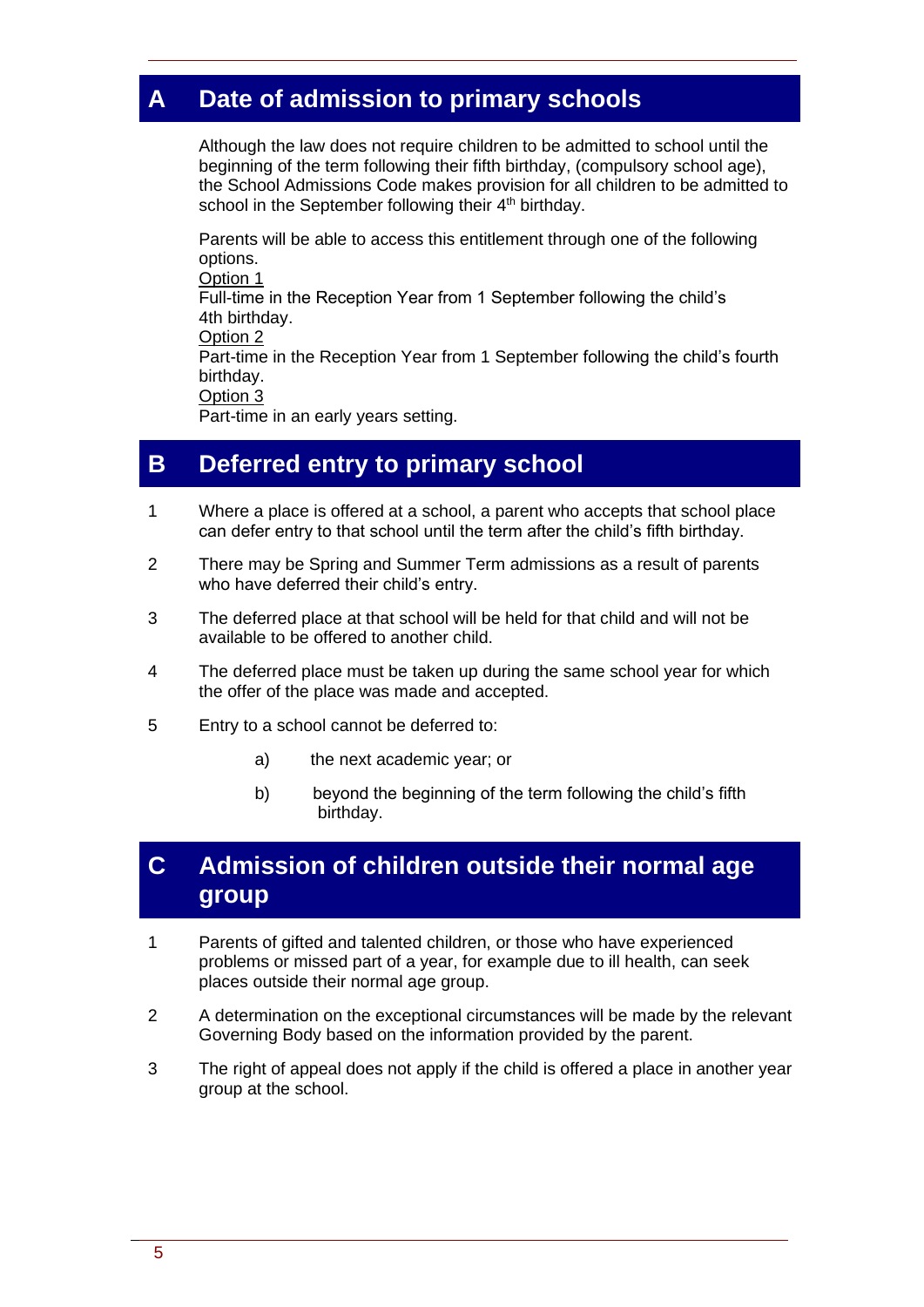### **D Oversubscription criteria**

1 Where the number of applications for the School received during the normal admissions round exceeds the admission number, or an admission limit set higher than the admission number, then admission will be determined in accordance with the following priority of admission criteria:

Children who have a Statement of Special Educational Need which names the School are required to be admitted.

First, Looked After Children and previously Looked After children;

Second, to children with brothers and/or sisters attending the School on the proposed date of admission;

Third, to children living nearest the School; the distance to be measured by a straight line between the centre point of the child's ordinary place of residence and the main entrance to the School building.

 $\mathfrak{D}$ The child's ordinary place of residence will be deemed to be a residential property at which the person or persons with parental responsibility for the child resides at the closing date for receiving applications for admission to school.

Where parental responsibility is held by more than one person and those persons reside in separate properties, the child's ordinary place of residence will be deemed to be that property at which the child resides for the greater part of the week including weekends.

Where responsibility for a child is shared evenly, the person receiving Child Benefit is deemed to be the person responsible for completing application forms, and whose address will be used for admissions purposes.

3 A 'looked after child is a child who is (a) in the care of a local authority, or (b) being provided with accommodation by a local authority in the exercise of their social care function s at the time of making an application to the school.

Previously looked after children are children who were looked after, but ceased to be so because they were adopted (or became subject to a residence order or special guardianship order).

- 4 For the sibling criterion to be applicable one of the following conditions must exist**:**
	- a) brother and/or sister to be permanently resident at the same address;
	- b) stepbrother and/or stepsister to be permanently resident at the same address (to include half brothers/sisters).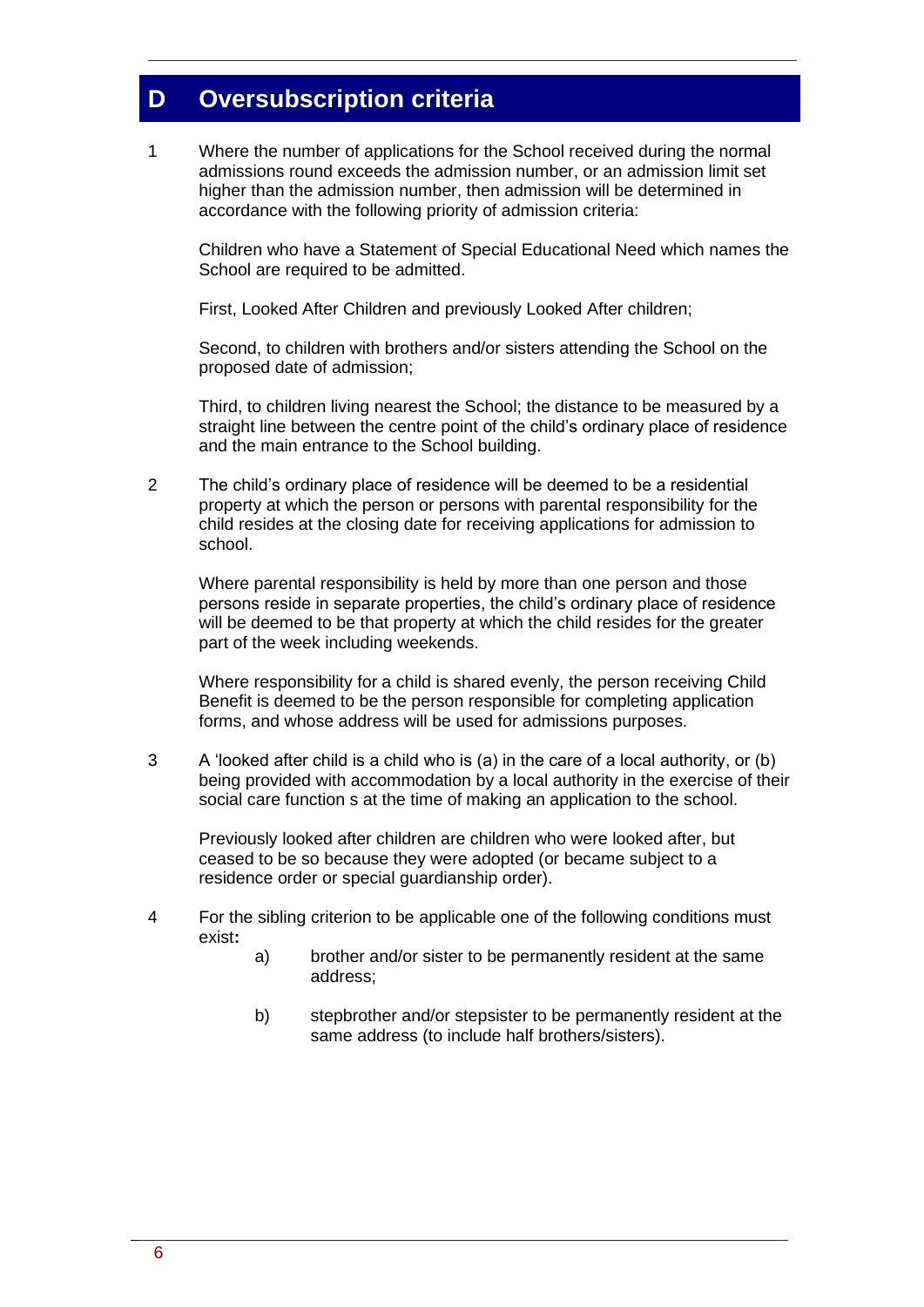#### **E Expressing a preference for admission to the Relevant Year Group**

- 1 For admission to the Reception Year Group parents will be invited to express three preferences for those schools/academies at which they wish their child to receive education, in accordance with the co-ordinated scheme.
- 2 The single offer of a place will be communicated to parents on the offer day of 19 April 2022 by the Local Authority.

#### **F Late applications**

1 Late applications received 15 January 2022 will be considered after the determination of the single offer of a school place for those common application forms received by 15 January.

#### **G Waiting lists**

- 1 A waiting lists will be established for the School where the number of applications has exceeded the places available in the relevant year group.
- 2 Names of children will automatically be placed on the waiting list where they have not been offered a place where that school is ranked above that at which a place has been offered to the parent.
- 3 The waiting list will be established on the offer day and be maintained up to the end of the Autumn Term in the admission year.
- 4 The waiting list is determined according to the Governing Body's priority of admission oversubscription criteria.
- 5 Following the offer day should an application be received for a school where the pupil has a higher priority, as determined by the admissions criteria for a place at the school, they will be placed on the waiting list above those with a lower priority.

#### **H False information**

- 1 Where the Authority has made a single offer of a place at a school on the basis of a fraudulent or intentionally misleading application from a parent, which has effectively denied a place to a child with a stronger claim to a place at the school, the Governing Body will request that the Local Authority withdraw the offer of a place.
- 2 Where a child starts attending the school on the basis of fraudulent or intentionally misleading information the place may be withdrawn depending on the length of time that the child has been at the school. Where a place or an offer has been withdrawn the application will be re-considered and an independent appeal offered where the child is not re-admitted to the school.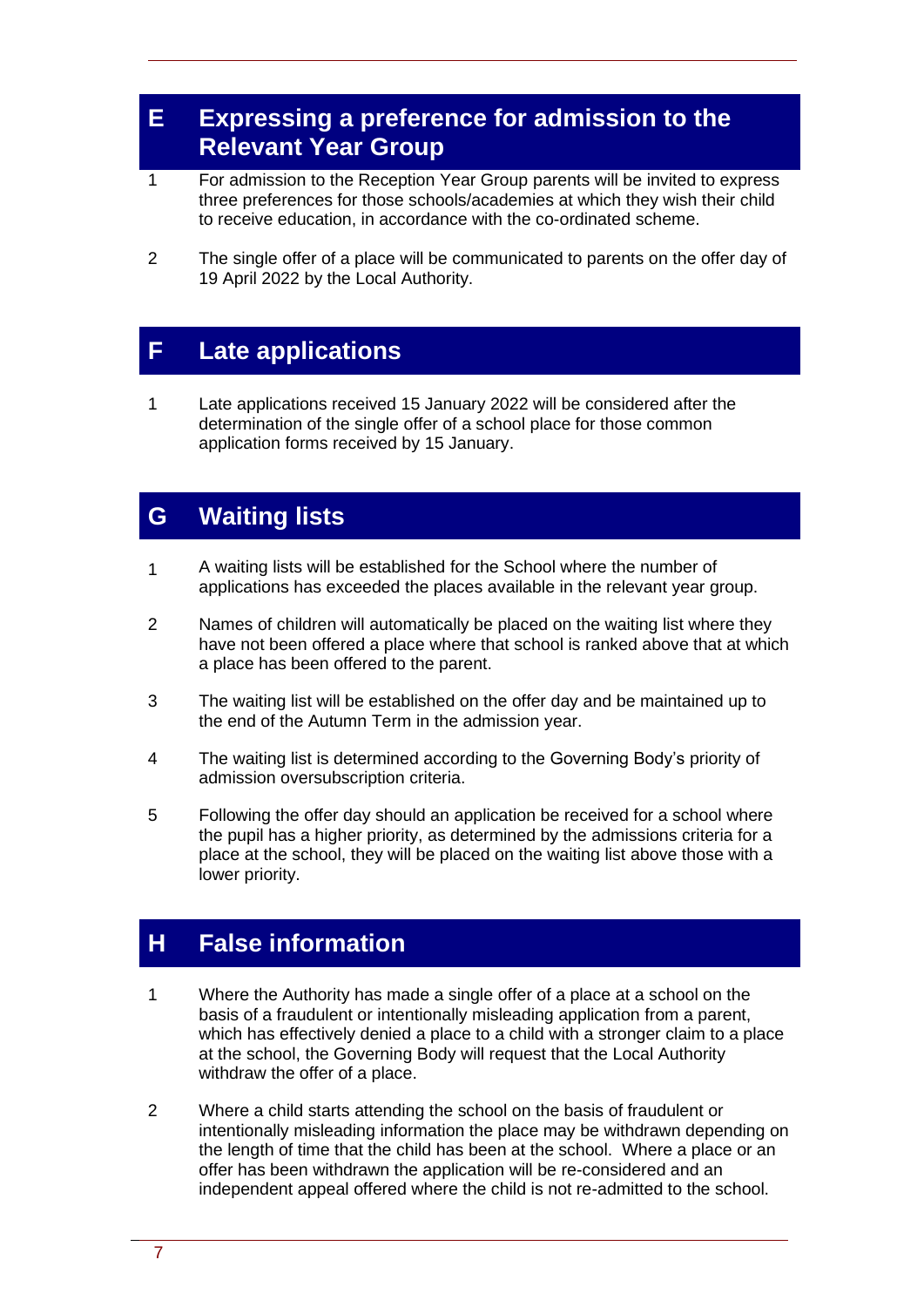3 Where it is established that the place was obtained on the basis of fraudulent or intentionally misleading application and the child continues to attend the school, the sibling criterion will cease to apply in the event of the parent making an application to the same school on behalf of a younger child in the family.

#### **I Appeals against the Governing Body's decision not to offer a school place**

- 1 Any parent whose child is not offered a place at the School has the right to an independent appeal.
- 2 The right of an independent appeal applies to all preferences expressed for the School.
- 3 Parents who intend to make an appeal must submit a Notice of Appeal to the Local Authority within 20 school days of receiving the offer letter.
- 4 Normally appeal hearings will be held within 40 school days of the closing date for receiving the notice of appeal.
- 5 For twice excluded pupils see section M.

#### **J Applications for admission schools outside of the normal admissions round**

- 1 Where applications are received for admission to the School following the offer day they will be dealt with as follows:
	- a) admission where the year group is below the admission number (or higher admission limit where one has been set).

*The parent will be offered a place*

- b) admission where the year group is above the admission number (or higher admission limit where one has been set).
	- *(i) where the Governing Body determines that there would not be prejudice to the provision of efficient education or the efficient use of resources by the admission the parent will be offered a place.*
	- *(ii) where the Governing Body determines that there would be prejudice to the provision of efficient education or the efficient use of resources by the admission the parent will not be offered a place.*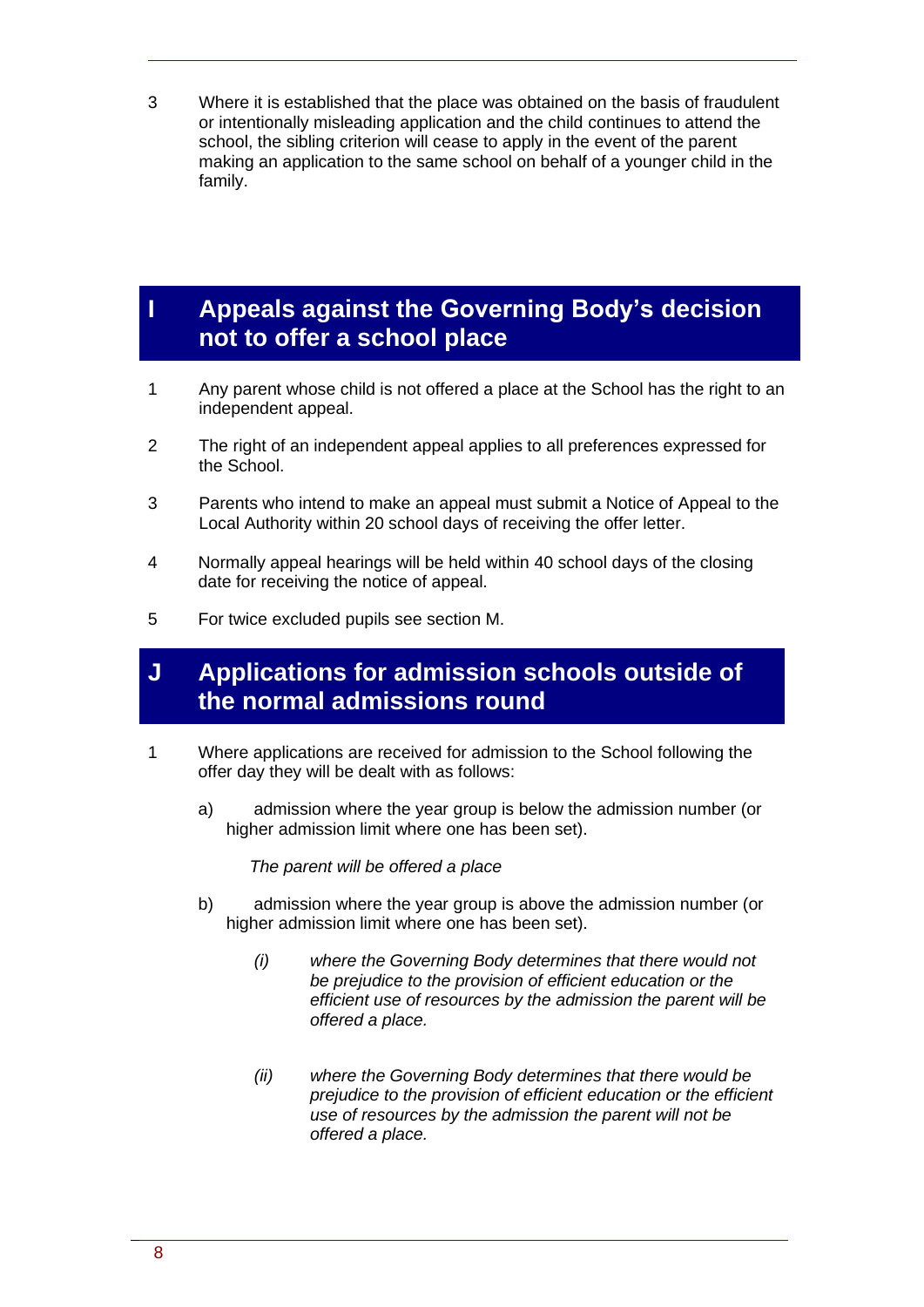The prejudice referred to under b(ii) may arise by reason of measures required to be taken in order to ensure compliance with the duty imposed on the Local Authority to comply with the statutory limit on infant class sizes.

3 Where a parent is not offered a place at a school outside of the normal admission round they have the right to an independent appeal.

### **K Distance Criterion : Tie-Break**

- 1 Where the offer of the remaining place in the relevant year group could be made to the parent of eligible multiple siblings, resident at the same address, it will be for the parent to determine for which sibling the single offer of the school place will be made.
- 2(a) Where the offer of the remaining place in the relevant year group could be made for a number of eligible children resident equi-distant from the school the determination of the single offer will be by Random Allocation.
	- (b) The Random Allocation will:
		- (i) be independently supervised;
		- (ii) take place on a date and at a time notified in advance to the participating parents so that they can attend as witnesses.